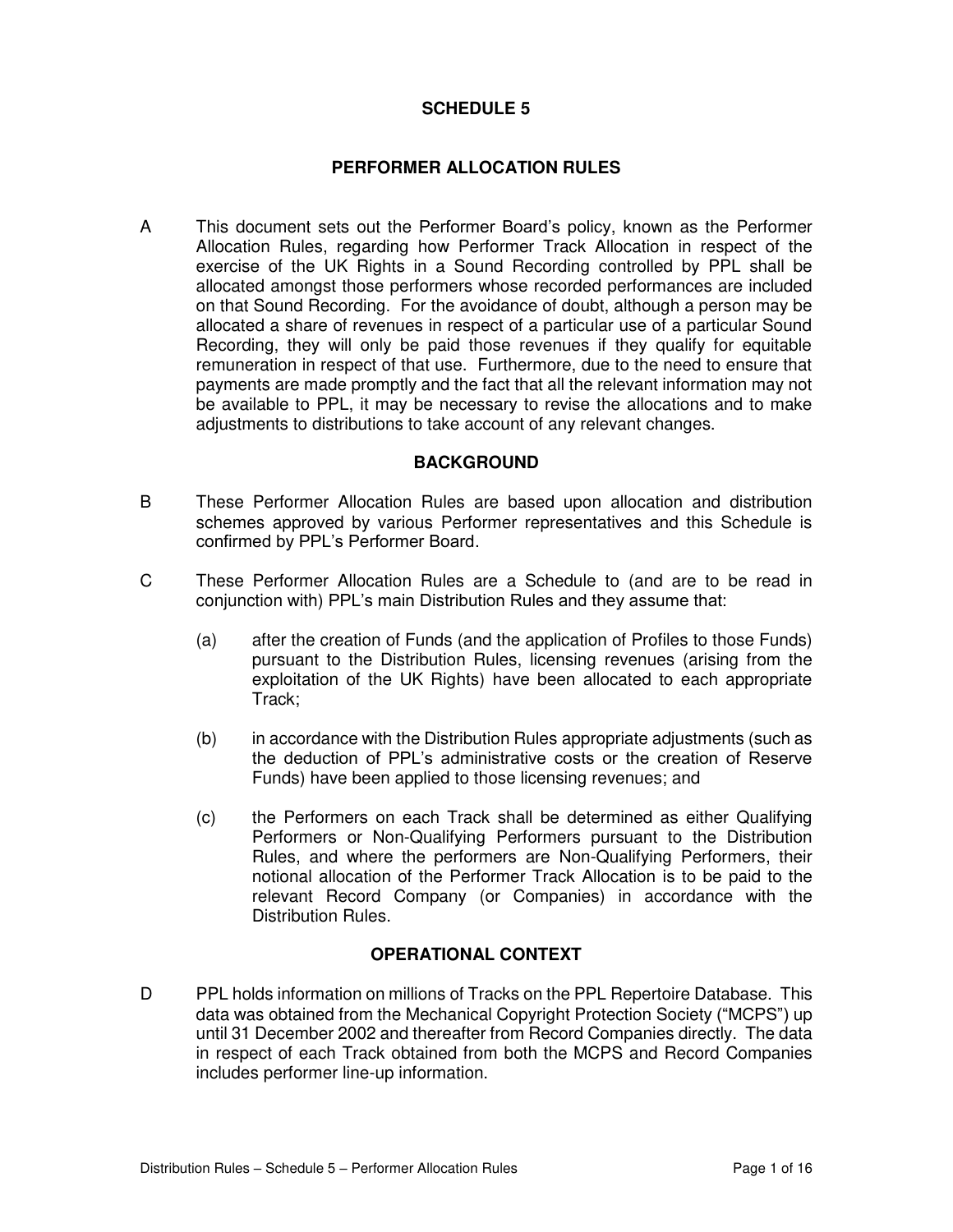#### 1. **Aims**

- 1.1 The aims of these Performer Allocation Rules are to ensure that:
	- (a) Performer Track Allocation due to Performers is allocated fairly and distributed efficiently, accurately, promptly and in a cost effective manner; and
	- (b) PPL's allocations are in accordance with PPL's Articles of Association, PPL's statutory duties to Performers and PPL's contractual duties to Record Companies.

#### 2. **Definitions**

- 2.1 Definitions used in the Distribution Rules (such as the definition of Performer) shall apply to this Schedule unless stated otherwise.
- 2.2 The following definitions are used in this Schedule:

| Account                                 | The balance (whether positive or negative) of<br>monies provisionally due to a Performer from PPL<br>at any one time (and which, for the avoidance of<br>doubt, is not held in a separate bank account for<br>that Performer).                                                                                         |
|-----------------------------------------|------------------------------------------------------------------------------------------------------------------------------------------------------------------------------------------------------------------------------------------------------------------------------------------------------------------------|
| <b>Contracted Featured</b><br>Performer | A Performer who is bound by an agreement as a<br>performer with the relevant record company to<br>provide a performance on a Sound Recording<br>(save that agreements for session work or<br>producer or remixer agreements are excluded)<br>and who is credited as the lead artist or conductor<br>on that recording. |
| <b>Distribution Rules</b>               | PPL's main Distribution Rules.                                                                                                                                                                                                                                                                                         |
| <b>Featured Accurate</b>                | The status of a Track in respect of which PPL<br>reasonably believes that it<br>has<br>complete<br>information as to the identities of the Contracted<br>Featured Performers<br>Other<br>and<br>Featured<br>Performers.                                                                                                |
| <b>Featured Performer</b>               | A Performer who is either a Contracted Featured<br>Performer or an Other Featured Performer.                                                                                                                                                                                                                           |
| <b>Featured Performer Share</b>         | The share of the Performer Track Allocation on a<br>Track allocated to Featured Performers<br>as<br>specified in Clause 6.                                                                                                                                                                                             |
| Genre Code                              | A code for a Track based on the genre of that<br>Track.                                                                                                                                                                                                                                                                |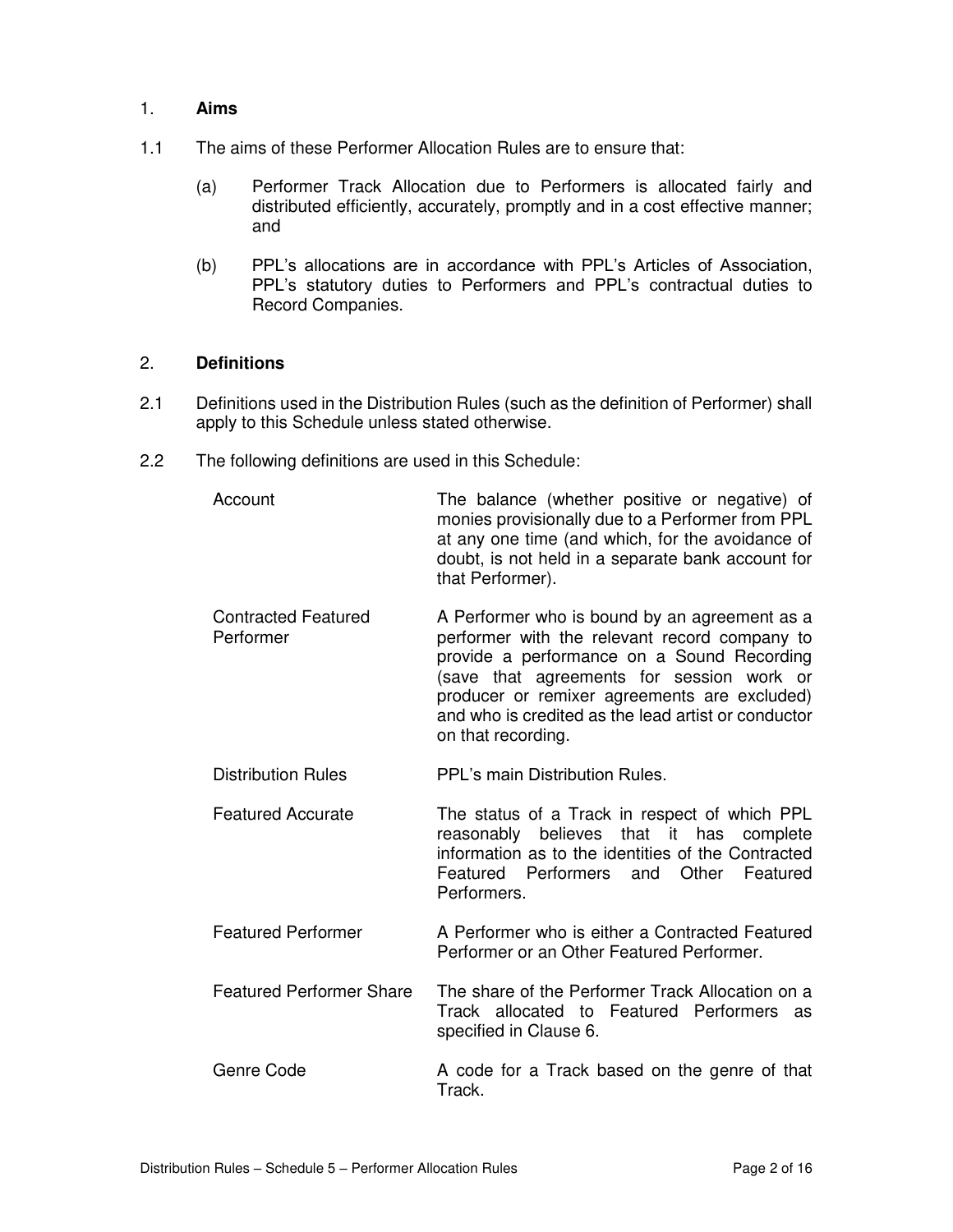| A default number of Featured Performers and Non<br>Featured Performers on a Track calculated using<br>the Genre Code for that Track, such default<br>numbers being stated in Annex 1 to this Schedule.                                                                                                                                                                                                                                                                                                                                                                                                                                                                                                                                                                                                                                                           |
|------------------------------------------------------------------------------------------------------------------------------------------------------------------------------------------------------------------------------------------------------------------------------------------------------------------------------------------------------------------------------------------------------------------------------------------------------------------------------------------------------------------------------------------------------------------------------------------------------------------------------------------------------------------------------------------------------------------------------------------------------------------------------------------------------------------------------------------------------------------|
| The status of a Track in respect of which PPL<br>reasonably believes that it has<br>complete<br>information as to the numbers and classification of<br>the Performers for that Track.                                                                                                                                                                                                                                                                                                                                                                                                                                                                                                                                                                                                                                                                            |
| The status of a Track in respect of which PPL<br>reasonably believes that it has<br>complete<br>information as to the identities of the Non-<br><b>Featured Performers.</b>                                                                                                                                                                                                                                                                                                                                                                                                                                                                                                                                                                                                                                                                                      |
| A Performer who is not a Featured Performer (for<br>example, a session musician).                                                                                                                                                                                                                                                                                                                                                                                                                                                                                                                                                                                                                                                                                                                                                                                |
| The share of the Performer Track Allocation on a<br>Track provisionally allocated to Non-Featured<br>Performers as specified in Clause 6.                                                                                                                                                                                                                                                                                                                                                                                                                                                                                                                                                                                                                                                                                                                        |
| A country that is not a qualifying country pursuant<br>to Schedule 3 of the Distribution Rules.                                                                                                                                                                                                                                                                                                                                                                                                                                                                                                                                                                                                                                                                                                                                                                  |
| A Performer who in accordance<br>with<br>the<br>Distribution Rules is not entitled to equitable<br>remuneration in respect of a particular exploitation<br>of the UK Rights in a Sound Recording.                                                                                                                                                                                                                                                                                                                                                                                                                                                                                                                                                                                                                                                                |
| A Performer who is not a Contracted Featured<br>Performer but who falls into one of the following<br>categories:<br>a guest lead vocalist (such as a lead<br>(i)<br>vocalist not exclusively contracted to the<br>commissioning record company);<br>a performer (who contributes an audible<br>(ii)<br>performance<br>is<br>a conductor)<br>or<br>not<br>exclusively<br>the<br>contracted<br>to<br>commissioning record company but whose<br>personal or professional name appears with<br>or is linked to the name of the Contracted<br>Featured Performer(s) on the track; or<br>performer who provides an audible<br>(iii)<br>a<br>performance<br>(or is a conductor)<br>and<br>therefore is entitled under the terms of a<br>contract with the commissioning record<br>the Contracted Featured<br>company or<br>Performer to receive royalties from sales of |
|                                                                                                                                                                                                                                                                                                                                                                                                                                                                                                                                                                                                                                                                                                                                                                                                                                                                  |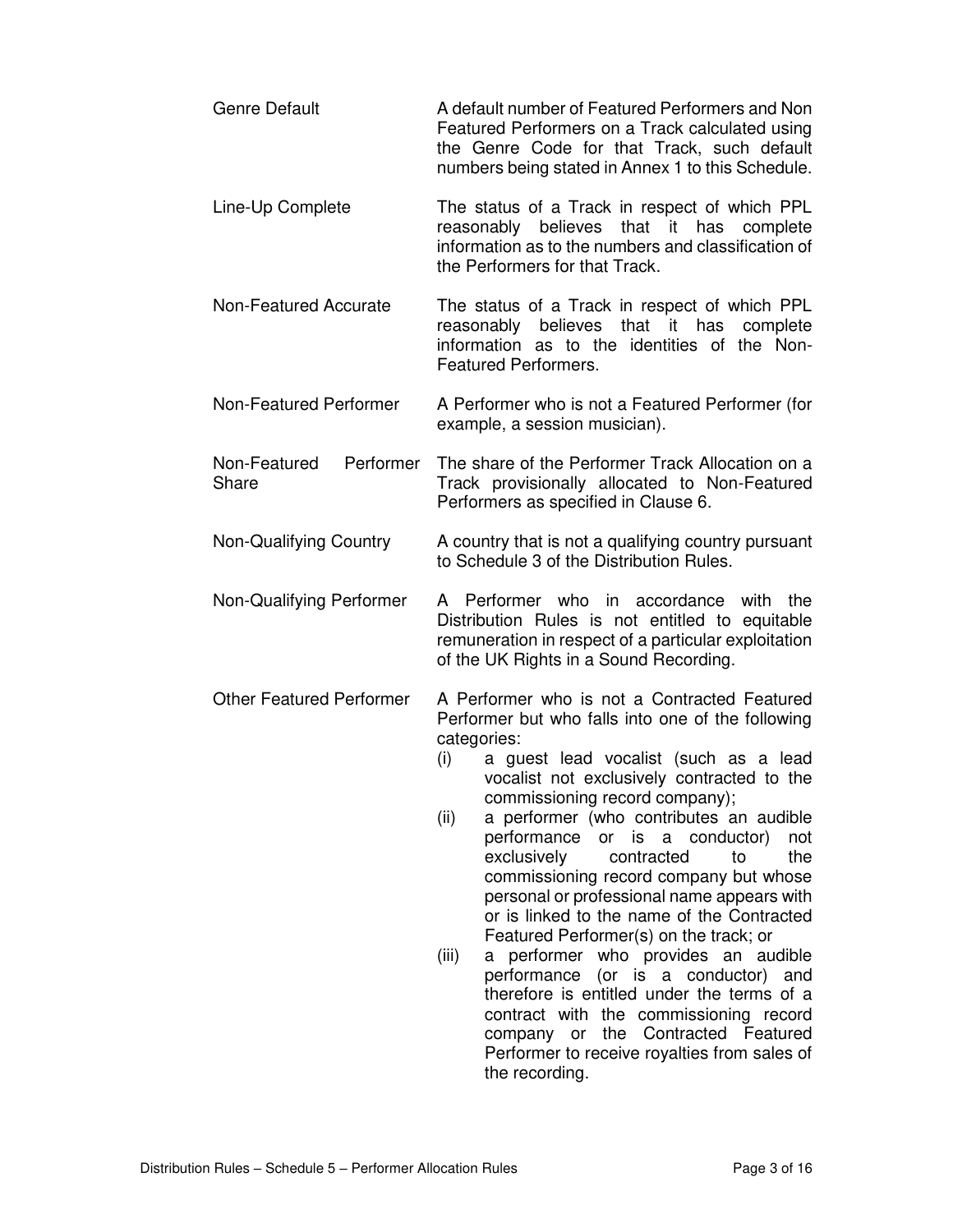- PPL Repertoire Database PPL's Track database with details of Sound Recordings controlled by PPL and of the Record Company (or Companies) who either assigned to PPL, or appointed PPL as its (or their) agent in respect of, the UK Rights in those Sound Recordings (or, as the case may be, of Record Company Societies and the rightsholders who have appointed PPL as their agent in respect of the UK Rights in those Sound Recordings).
- Qualifying Country A country listed as a qualifying country in Schedule 3 of the Distribution Rules.
- Qualifying Performer A Performer who in accordance with the Distribution Rules is entitled to equitable remuneration in respect of a particular exploitation of the UK Rights in a Sound Recording.
- Performer Share Agreement An agreement, in a form specified by PPL, between Performers on a Track specifying the allocations of the Performer Track Allocation between those Performers.
- Performer Track Allocation Revenues allocated both to Qualifying Performers and Non-Qualifying Performers on a particular Track pursuant to Rule 8 and Rule 10 of the Distribution Rules. For the avoidance of doubt, it shall be deemed that PPL's administrative costs and reserve funds have already been deducted from such revenues in accordance with the Distribution Rules.
- Primary Allocation **In respect of any particular Track and any** particular Exploitation Period,
	- (1) the Featured Performer Share for that Track; plus
	- (2) that part of the Non-Featured Performer Share allocated to identified Non-Featured Performers (whether Qualifying Performers or Non-Qualifying Performers) on that Track pursuant to Clause 7.1(a) to Clause 7.1(c).
- Secondary Allocation In respect of any particular Track and any particular Exploitation Period, the remainder of the Performer Track Allocation after the deduction of the Primary Allocation.
- Track A Sound Recording (which qualifies for copyright protection in accordance with Schedule 1).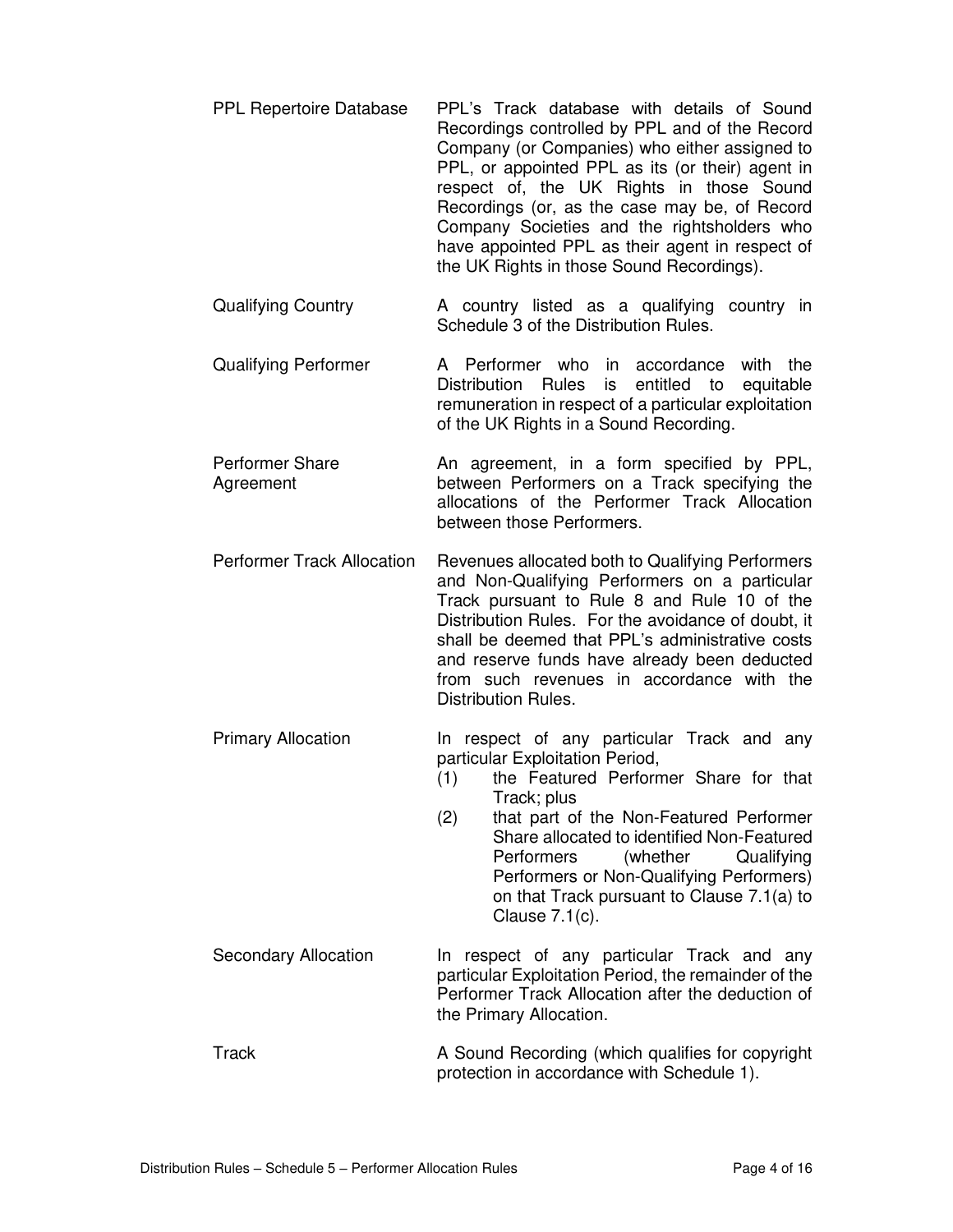- 2.3 References to a "Clause" are to a clause in this Schedule unless indicated otherwise.
- 2.4 The use of examples in this Schedule (and its Annex) is for information only and these examples do not form part of this Schedule (and Annex).
- 2.5 The headings in this Schedule (and its Annex) are for information only and do not form part of this Schedule (and Annex).

## **CLASSIFICATION OF PERFORMERS**

#### 3. **Performer Classification**

- 3.1 PPL shall classify each Performer included on a Track line-up as either a Contracted Featured Performer, an Other Featured Performer, or a Non-Featured Performer (regardless of whether or not they are a Qualifying Performer in respect of that Track). In the absence of satisfactory information as to the correct classification of a Performer on a Track, that Performer shall be classified on a provisional basis as a Non-Featured Performer.
- 3.2 A Performer on a Track line-up shall be treated as a single Contracted Featured Performer, Other Featured Performer or Non-Featured Performer in respect of that Track regardless of the number of vocal, instrumental or other contributions made by that Performer to a Track.

## 4. **Samples and Remasters**

4.1 For the purposes of this Schedule:

A "Sampled Recording" is a Sound Recording which has been published and subsequently a part (or all) of it has been incorporated into a separate Sound Recording.

A "Subsequent Sound Recording" is a Sound Recording which incorporates a Sampled Recording.

An "Additional Sound Recording" is that part of a Subsequent Sound Recording additional to the Sampled Recording.

A "Remastered Sound Recording" is a Sound Recording which is comprised wholly or substantially wholly of the performances (or other audible elements) that form part of a single earlier Sound Recording (the "Original Recording"), but which, due to a process of remastering, has attracted a new sound recording copyright, separate and distinct from the Original Recording and/or is presumed to have such new copyright, in accordance with PPL's Guidance Note on Remasters in effect from time to time.

4.2 Where in each case PPL has decided that it is reasonable in all the circumstances (such as where there is not satisfactory evidence to the contrary), PPL shall be entitled to presume that all Performers on the Sampled Recording are included in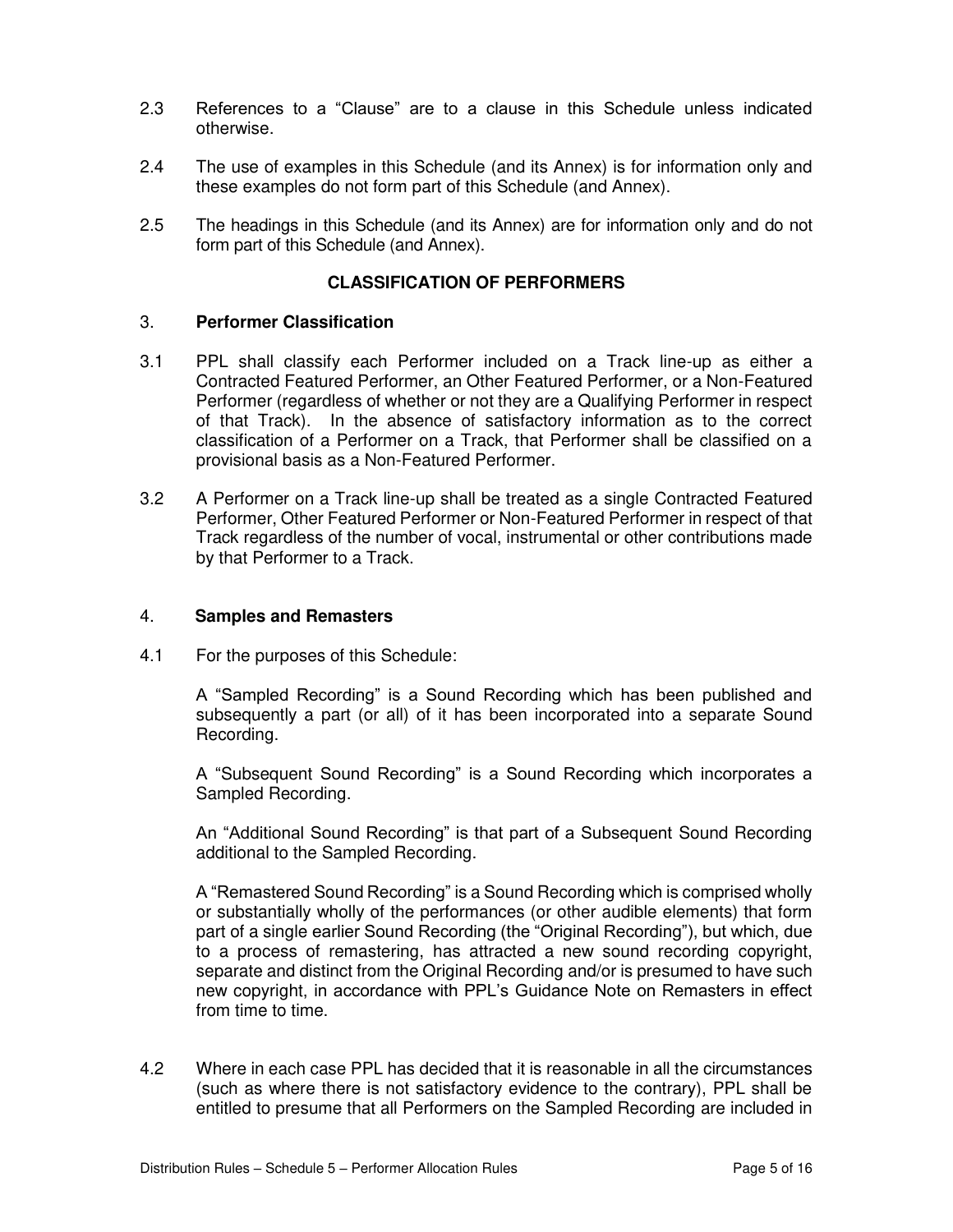the performer line-up of the Subsequent Sound Recording (and classified in accordance with Clause 4.3) irrespective of which part of the Sampled Recording has been included in the Subsequent Sound Recording.

- 4.3 In respect of a Subsequent Sound Recording (and including those Performers presumed to be included in the performer line-up of that recording in accordance with Clause 4.2):
	- (a) Non-Featured Performers on the Sampled Recording shall be added as Non-Featured Performers to the performer line-up of the Subsequent Sound Recording.
	- (b) Featured Performers on the Sampled Recording shall be added as Non-Featured Performers to the performer line-up of the Subsequent Sound Recording, save that a Featured Performer on the Sampled Recording (whose performance is actually used on the Subsequent Sound Recording) may be treated as an Other Featured Performer on the Subsequent Sound Recording if:
		- (i) this is agreed by the relevant Record Company (or Record Companies) responsible for the Subsequent Sound Recording and by all of the Featured Performers on the Additional Recording; or
		- (ii) if this is determined by PPL to be reasonable in all the circumstances on the basis of that Featured Performer's contribution to the Subsequent Sound Recording.
- 4.4 For the avoidance of doubt, all Performers added to the performer line-ups on the Subsequent Sound Recordings shall be allocated a share of Performer Track Allocation in accordance with the provisions of this Schedule.
- 4.5 A Performer Share Agreement between the Performers on an Additional Sound Recording, which is not signed by all the Performers on the Sampled Recording, shall not apply in respect of the Subsequent Sound Recording (although allocations between the Performers on the Additional Sound Recording may be governed by that Performer Share Agreement).
- 4.6 If all Performers on a Sampled Recording enter into a Performer Share Agreement and the Sampled Recording is subsequently incorporated into a Subsequent Sound Recording, then the Performers on the Additional Sound Recording shall not be bound or affected by such existing Performer Share Agreement (but allocations between the Performers on the Sampled Recording may be governed by that Performer Share Agreement).
- 4.7 For the avoidance of doubt and in respect of Performers on the Sampled Recording, only those who are Qualifying Performers (on the Sampled Recording) will be Qualifying Performers on the Subsequent Sound Recording. Where there is a Non-Qualifying Performer on the Sampled Recording the Non-Qualifying Performer's notional share of Performer Track Allocation for the Subsequent Sound Recording shall be allocated to the relevant Record Company (or Record Companies) in accordance with the Distribution Rules.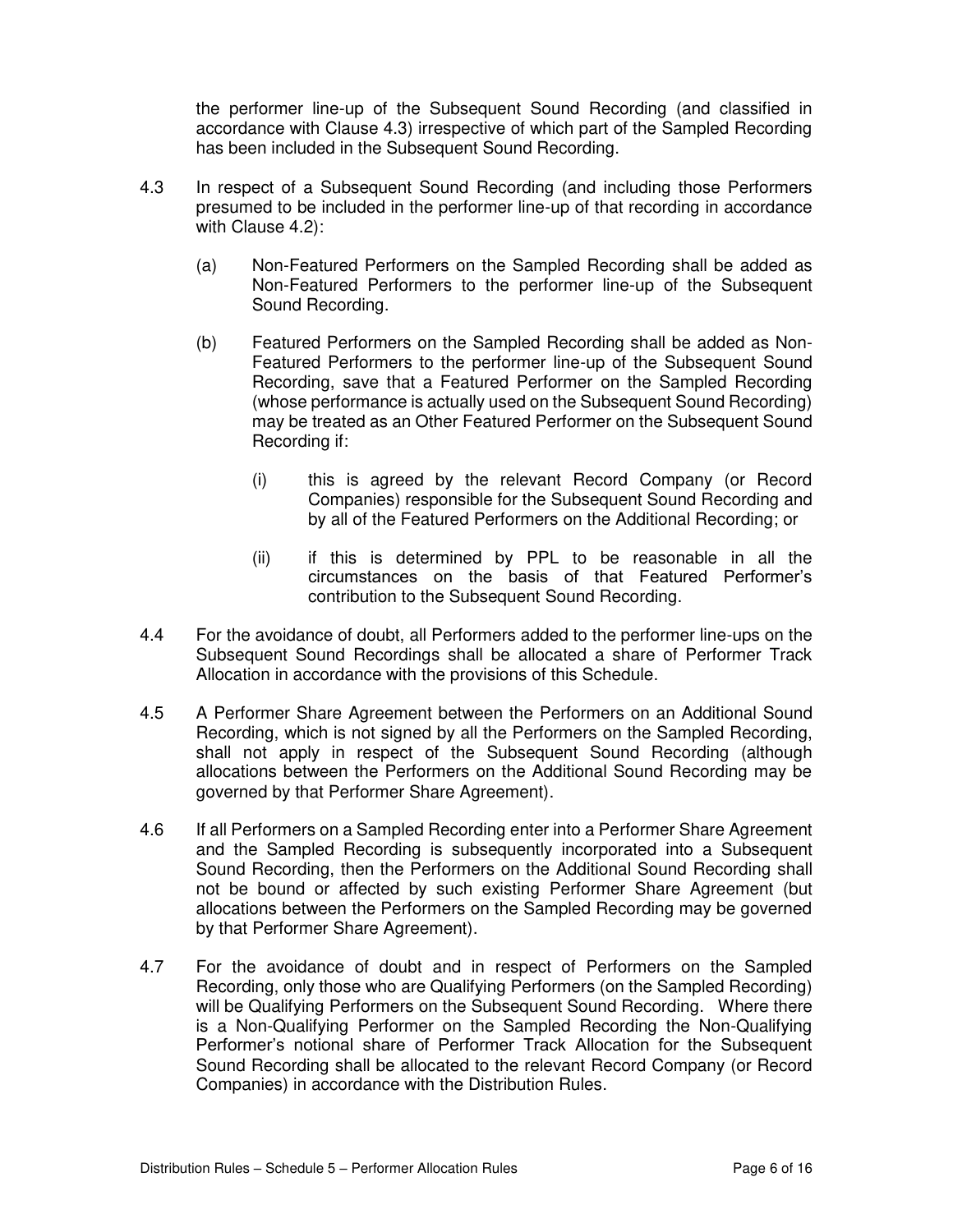- 4.8 Where in each case PPL has decided that it is reasonable in all the circumstances (such as where there is not satisfactory evidence to the contrary), PPL shall be entitled to presume that all Performers on the Original Recording are included in the performer line-up of the Remastered Sound Recording (and classified as Contracted Featured, Other Featured or Non Featured according to the classification that applies in respect of the Original Recording).
- 4.9 A valid Performer Share Agreement between the Performers on an Original Recording shall apply equally in respect of the Remastered Sound Recording unless the line-up of such Remastered Sound Recording contains any Performers not on the line-up of the Original Recording, in which case such Performer Share Agreement shall govern only allocations between the Performers on the Original Recording.

## **ALLOCATION OF PERFORMER TRACK ALLOCATION**

## 5. **Performer Share Agreements**

- 5.1 Subject to the written agreement of the relevant Record Company (or Record Companies) the relevant parts of the Performer Track Allocation in respect of a Track shall be allocated in accordance with any Performer Share Agreement for that Track as follows:
	- (a) All the Featured Performers on that Track have agreed voluntarily and unanimously to vary as between them the proportions of the Featured Performer Share (and any resulting share of the Secondary Allocation) to be allocated to them, such Featured Performers certifying in writing that they are the only Featured Performers on that Track.
	- (b) All the Performers on that Track have agreed voluntarily and unanimously to vary as between them the proportions of the Performer Track Allocation to be allocated to them, such Performers certifying in writing that they are the only Performers on that Track.
- 5.2 For the avoidance of doubt, the inclusion of a Performer in a Performer Share Agreement for a Track does not entitle that Performer to be paid their share of the Performer Track Allocation in respect of that Track and any particular Exploitation Period if he or she is not a Qualifying Performer in respect of that Track and that Exploitation Period (and their allocation shall be paid to the relevant Record Company (or Record Companies) in accordance with the Distribution Rules).
- 5.3 For the avoidance of doubt, a Performer Share Agreement cannot be used by Performers to increase the amount payable in total to the Qualifying Performers on a Track without the consent of the relevant Record Company (or Record Companies).
- 5.4 A Performer Share Agreement shall be applied by PPL unless PPL has good reason to believe that:
	- (a) the Performers who have signed the agreement are not all the Performers whose agreement is required;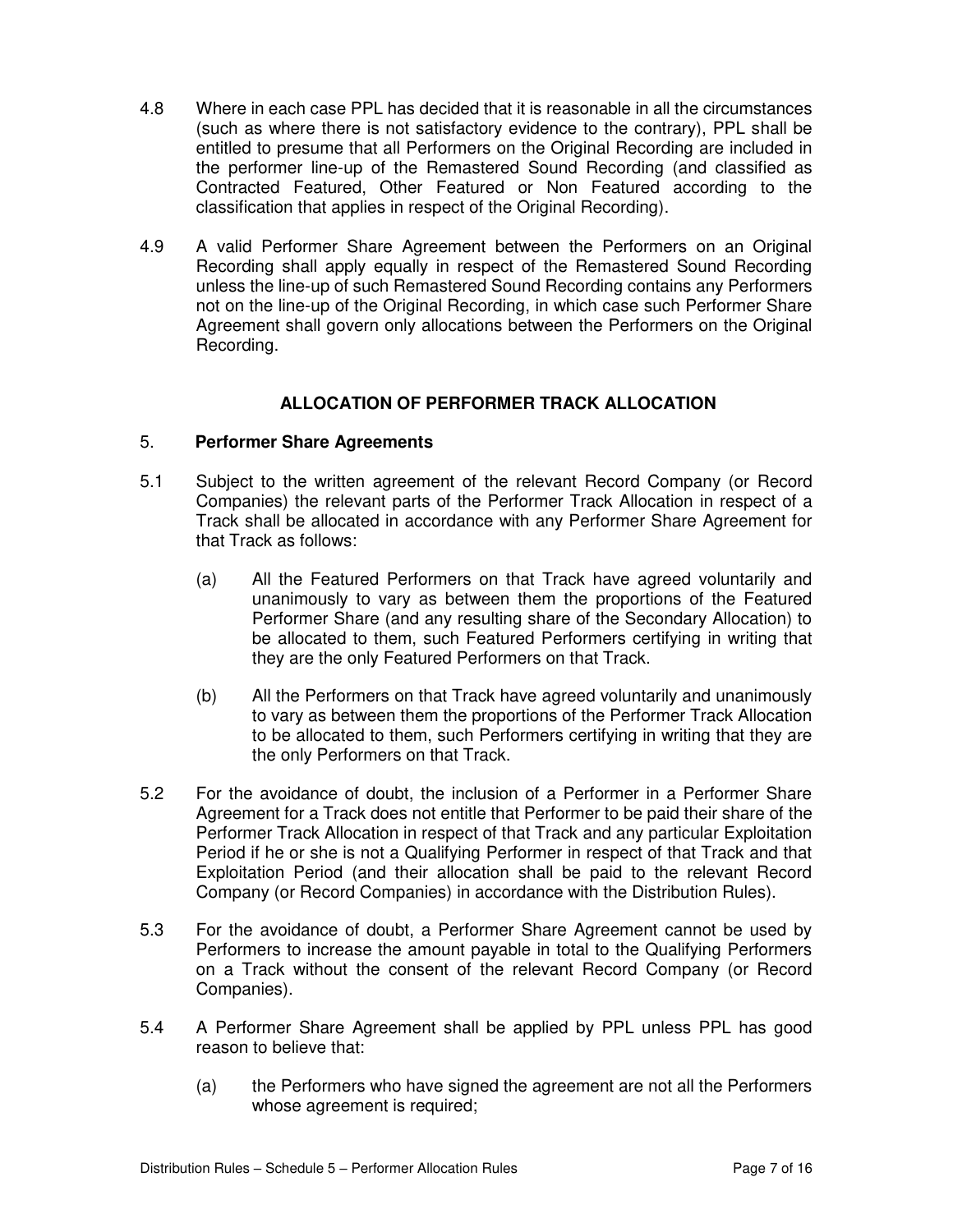- (b) that the proportions in the Performer Share Agreement are not truly consensual; or
- (c) the proportions in the Performer Share Agreement are contrary to Clause 5.3.

#### 6. **Allocation of Performer Track Allocation between Featured Performers and Non-Featured Performers**

- 6.1 In the absence of a Performer Share Agreement that complies with Clause 5, the Performer Track Allocation shall be allocated between the Featured Performer Share and the Non-Featured Performer Share as follows (subject to revisions under Clause 11):
	- (a) Sixty-five per cent (65%) shall be allocated to the Featured Performer Share and thirty-five per cent (35%) shall be allocated to the Non-Featured Performer Share, save where Clause 6.1(b) applies; or
	- (b) Where PPL has been notified in writing that there is a single Featured Performer on a Track and such Performer contributes as a conductor together with an ensemble of not less than forty-one (41) Performers, thirtytwo-and-a-half per cent (32.5%) shall be allocated to the Featured Performer Share and sixty-seven-and-a-half percent (67.5%) shall be allocated to the Non-Featured Performer Share.

## 7. **Allocation of the Featured Performer Share and Non-Featured Performer Share**

- 7.1 When a Track is Line-up Complete (or, in the case of the allocation of the Featured Performer Share only, Featured Accurate) then subject to the application of any Performer Share Agreement (pursuant to Clause 5):
	- (a) Where there are no Other Featured Performers on that Track, all the Contracted Featured Performers for that Track are allocated equal shares of the Featured Performer Share.
	- (b) Where there are both Contracted Featured Performers and Other Featured Performers on that Track, the Featured Performer Share is allocated so that each Contracted Featured Performer receives a share twice the value of each share allocated to an individual Other Featured Performer.

*Example: If there are two Contracted Featured Performers and one Other Featured Performer, each Contracted Featured Performer will be allocated 40% of the Featured Performer Share and the Other Featured Performer will be allocated 20% of the Featured Performer Share.* 

(c) All Performers treated as Non-Featured Performers for that Track are allocated equal amounts from the Non-Featured Performer Share, the value of each such allocation being set out in Annex 1 and subject to Clause 11.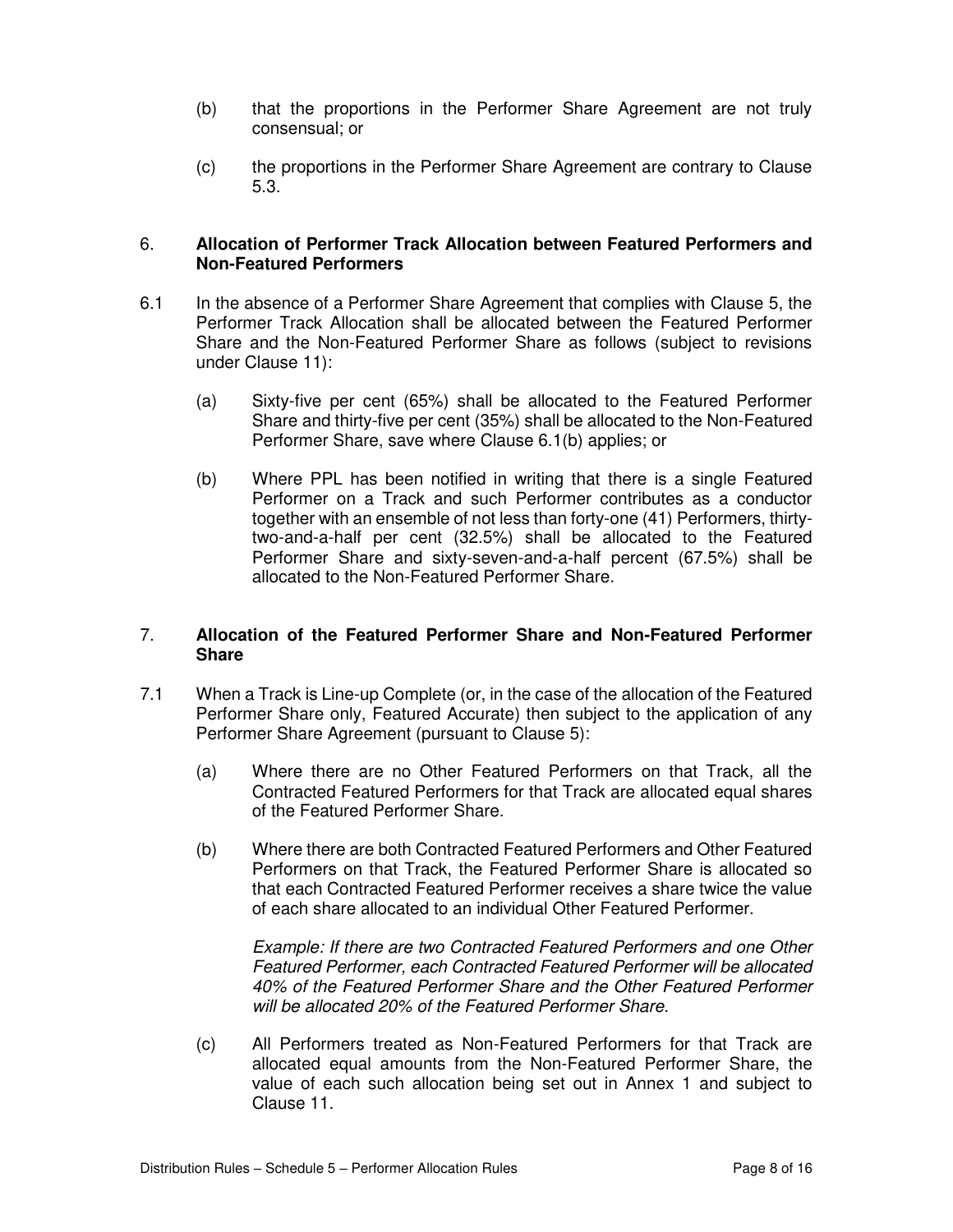- (d) Where the allocation of the Non-Featured Performer Share does not use all of the Non-Featured Performer Share, the remainder (the Secondary Allocation) shall be allocated between all the Performers on the Track.
- (e) All Performers (whether Contracted Featured Performers, Other Featured Performers or Non-Featured Performers) are allocated a share of any Secondary Allocation, such shares being calculated so that each Performer is allocated a share of the Secondary Allocation directly proportional to their share of the Primary Allocation.

 *Example: if a Contracted Featured Performer is allocated 100% of the Featured Performer Share (65% of the Performer Track Allocation) and the only Non-Featured Performer is allocated 7% of the Performer Track Allocation, the Primary Allocation will be 72% of the Performer Track Allocation. The remaining 28% will be shared between the Contracted Featured Performer and the Non-Featured Performer by applying a ratio of 65:7 in favour of the Contracted Featured Performer.* 

## 8. **Provisional Allocation of Featured Performer Share between Featured Performers**

- 8.1 Pending a Track being Featured Accurate or Line-Up Complete, PPL shall allocate the Featured Performer Share for that Track in accordance with Clause 7.1(a) and Clause 7.1(b) on the provisional basis that the number of Featured Performers on that Track is the greater of
	- (a) the number of identified Featured Performers on the Track; or
	- (b) the Genre Default (as specified in Annex 1) for the relevant Genre Code (as notified to PPL by the relevant Record Company (or Companies) or as selected by PPL) for that Track.
- 8.2 Where Clause 8.1(b) applies, the provisional allocation of the Featured Performer Share shall be between any identified Featured Performers and a number of notional Featured Performers (the total number of identified and notional Featured Performers being equal to the Genre Default). Each notional Featured Performer shall be classified as an Other Featured Performer.
- 8.3 For the avoidance of doubt, in applying Clause 8.1(b):
	- (a) Where there are no identified Contracted Featured Performers but one or more identified Other Featured Performers, the Featured Performer Share shall be provisionally divided in equal shares between the notional Featured Performers and the identified Other Featured Performers.
	- (b) Where there are no identified Featured Performers, the Featured Performer Share shall be provisionally divided in equal shares between the notional Featured Performers.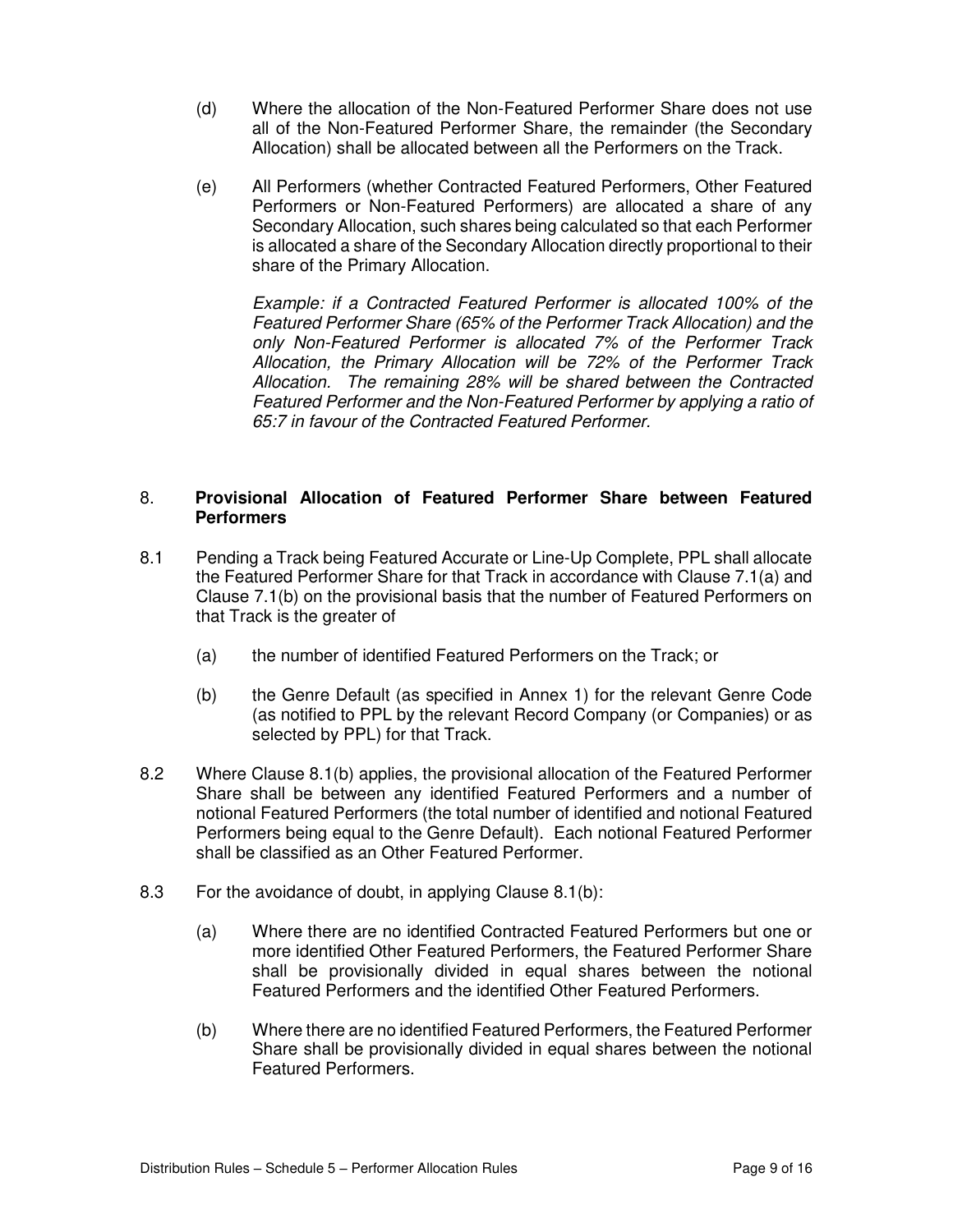8.4 The shares allocated to the notional Featured Performers pursuant to Clause 8.1(b) shall not be allocated between identified Featured Performers until the Track is Featured Accurate or Line-Up Complete.

## 9. **Provisional Allocation of Non-Featured Performer Share between Non-Featured Performers**

- 9.1 Pending a Track being Non-Featured Accurate or Line-up Complete, PPL shall allocate the Non-Featured Performer Share on the provisional basis that the number of Non-Featured Performers on a Track is the greater of:
	- (a) The number of identified Non-Featured Performers for that Track; or
	- (b) The Genre Default (as specified in Annex 1) for the relevant Genre Code (as notified to PPL by the relevant Record Company (or Companies) or as selected by PPL) for that Track.
- 9.2 By reference to the number of Non-Featured Performers on a Track, as determined under Clause 9.1, each Non-Featured Performer (being either identified or notional) on a Track shall provisionally be allocated an equal amount of the Non-Featured Performer Share, the value of each such allocation being set out in Annex 1 and subject to Clause 11. (This may leave a proportion of the Non-Featured Performer Share allocated to notional Featured Performers that are as yet unidentified or may not exist, pending the Track being Non-Featured Accurate or Line-up Complete.)
- 9.3 For the avoidance of doubt, no allocation of any Secondary Allocation shall be made between identified Featured Performers and Non-Featured Performers until the Track is Line-up Complete.

## **QUALIFICATION FOR PERFORMER TRACK ALLOCATION**

## 10. **Qualification**

- 10.1 Schedule 3 of the Distribution Rules specifies whether a Performer on a Track will be a Qualifying Performer or a Non-Qualifying Performer in respect of the use of that Track during a particular Exploitation Period.
- 10.2 If a Qualifying Performer is allocated a share of the Performer Track Allocation for a Track in accordance with Clauses 5 to 9, they will be able to receive a distribution of such Performer Track Allocation for that Track, subject to the relevant provisions in the Distribution Rules.
- 10.3 A Non-Qualifying Performer will not be entitled to receive any share of the Performer Track Allocation allocated to them for that Track in accordance with Clauses 5 to 9. That share shall be distributed in accordance with Rule 10, save where the Distribution Rules allow for payment to that Performer (for example, where the Non-Qualifying Performer becomes a Qualifying Performer in respect of a particular Track during an Exploitation Period).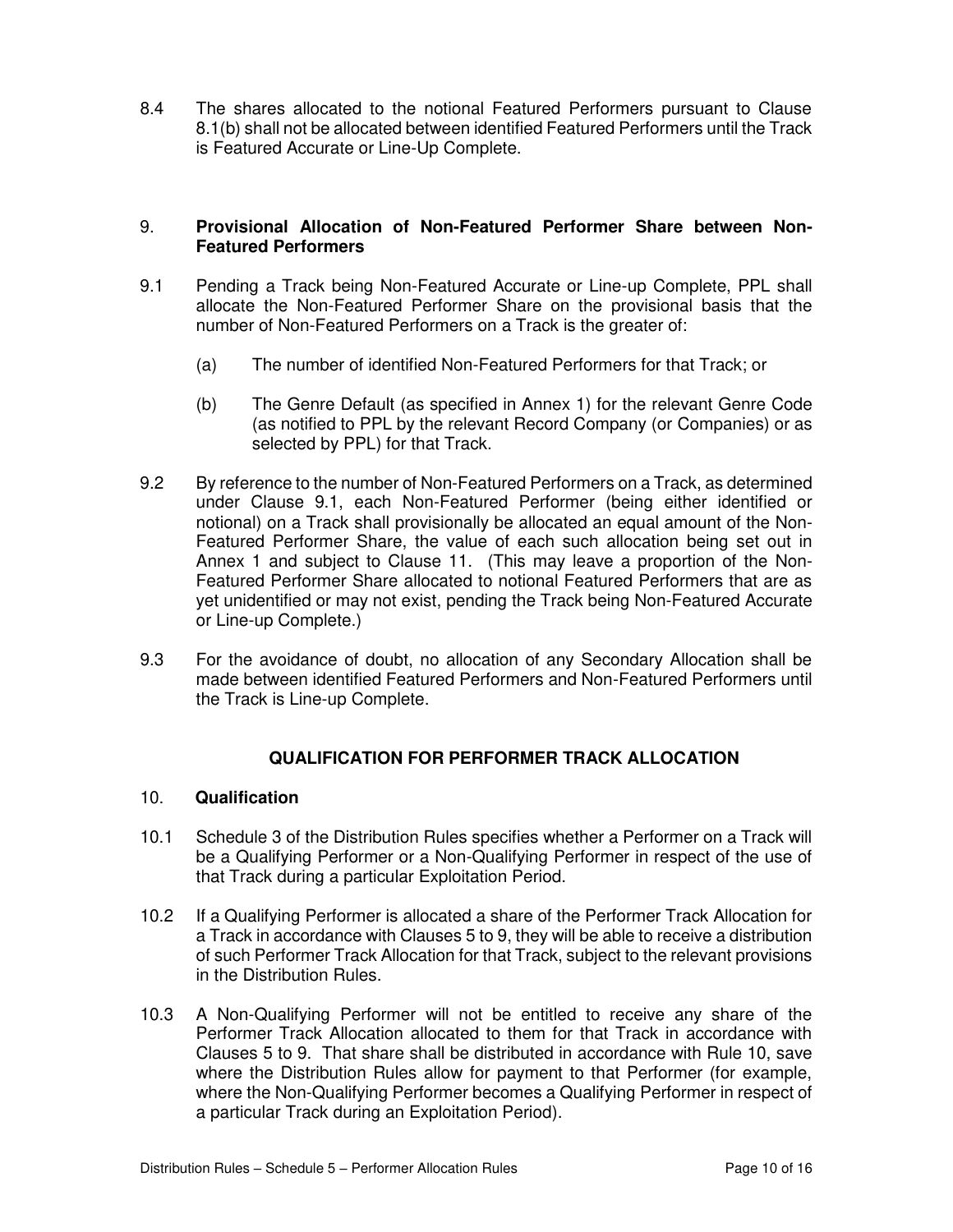10.4 For the avoidance of doubt, a Performer may be a Qualifying Performer in respect of a particular Track and a particular Exploitation Period but a Non-Qualifying Performer in respect of another Track and the same Exploitation Period. Similarly, a Performer may be a Non-Qualifying Performer in respect of a particular Track and a particular Exploitation Period but may be a Qualifying Performer in respect of that Track and a different Exploitation Period (and *vice versa*).

### **REVISIONS**

#### 11. **Revisions of allocations of Performer Track Allocation**

- 11.1 When a Track becomes Featured Accurate, then the Featured Performer Share shall be allocated between Featured Performers in accordance with Clause 7.1(a) and Clause 7.1(b). For the avoidance of doubt, Non-Featured Performers on the Track shall not be entitled to any of the Featured Performer Share.
- 11.2 For the avoidance of doubt, when a Track becomes Non-Featured Accurate, PPL shall assume that for the purposes of Clause 9.1 the number of identified Non-Featured Performers on a Track shall be the number of Non-Featured Performers and PPL shall allocate the Non-Featured Performer Share in accordance with Clause 7.1(c).
- 11.3 When a Track becomes Line-up Complete, then the Secondary Allocation (to the extent that there is any) shall be allocated between Featured Performers and Non-Featured Performers in accordance with Clause 7.1(e).
- 11.4 Where at any time (whether before or after a distribution) PPL determines that it is reasonable in all the circumstances (such as where there is the provision of further information to PPL, the conclusion of PPL research, a successful claim by a Performer, the receipt by PPL of a valid declaration form, and/or the resolution of a performer dispute), PPL may revise:
	- (a) the allocations of Performer Track Allocation in respect of a particular Track and Exploitation Period in accordance with Clauses 5 to 9 and 11;
	- (b) the status of a Performer as a Qualifying Performer or Non-Qualifying Performer in accordance with the Distribution Rules; and/or
	- (c) the status of a Performer as Contracted Featured Performer, Other Featured Performer or Non-Featured Performer in accordance with Clauses 3 and 4.
- 11.5 Where the allocation of Performer Track Allocation is made pursuant to this Clause 11 then any further allocations of Performer Track Allocation in respect of that Track shall be made on the basis of the revised allocation (subject to any further revisions).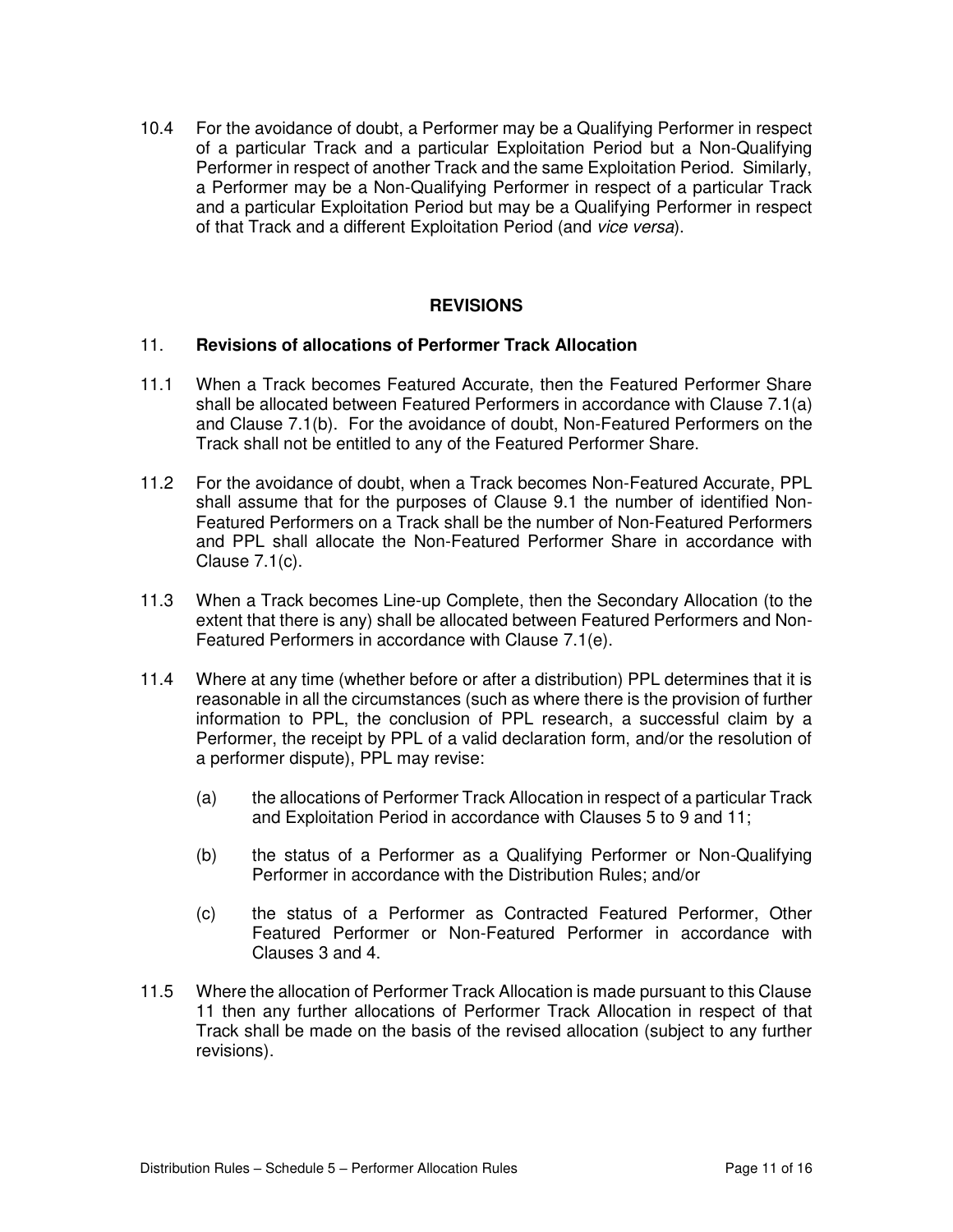## 12. **Initial Distribution**

12.1 In accordance with the Distribution Rules PPL may pay the Qualifying Performers on a Track a share of the Performer Track Allocation in respect of that Track pursuant to Clause 6 and Clause 7 or, pending that Track being Featured Accurate and/or Line-up Complete, on the provisional allocations in Clause 8 and Clause 9 (subject always to the application of any Performer Share Agreement in respect of that Track pursuant to Clause 5).

## **ADJUSTMENTS TO PERFORMER ACCOUNTS**

#### 13. **Adjustments**

- 13.1 For the avoidance of doubt, where a distribution of Performer Track Allocation has taken place, it may be necessary to make adjustments to the Accounts of the Performers on that Track pending future distributions in accordance with the Distribution Rules where:
	- (a) the allocation of Performer Track Allocation is revised pursuant to Clause 11 and certain Performers (or those entitled to be paid on their behalf) have been paid either too much or too little of the Performer Track Allocation in respect of one or more Exploitation Periods;
	- (b) a Performer (or any person entitled to be paid on their behalf) has been paid a share of the Performer Track Allocation in respect of a Track and a particular Exploitation Period when that Performer was not a Qualifying Performer in respect of that Track and that Exploitation Period; and/or
	- (c) the wrong amount of Performer Track Allocation was paid to (or in respect of) a Performer for any other reason.
- 13.2 Where a situation as specified in Clause 13.1 arises, PPL may:
	- (a) when making distributions in respect of that Performer and that Track (whether or not in respect of the Exploitation Period relating to the erroneous allocation), deduct any Overpayment from the amount to be paid in respect of that Performer; and/or
	- (b) when making distributions in respect of that Performer and other Tracks, deduct any Overpayment from the amount to be paid in respect of that Performer.
- 13.3 Any adjustments made pursuant to Clause 13.2 (whether in the form of additional payments or deductions from further distributions) shall be limited in time in accordance with the Distribution Rules.
- 13.4 Any exercise of Clause 13.2 by PPL shall not preclude PPL from exercising any other remedies in order to recover monies paid out to (or in respect of) Performers in error.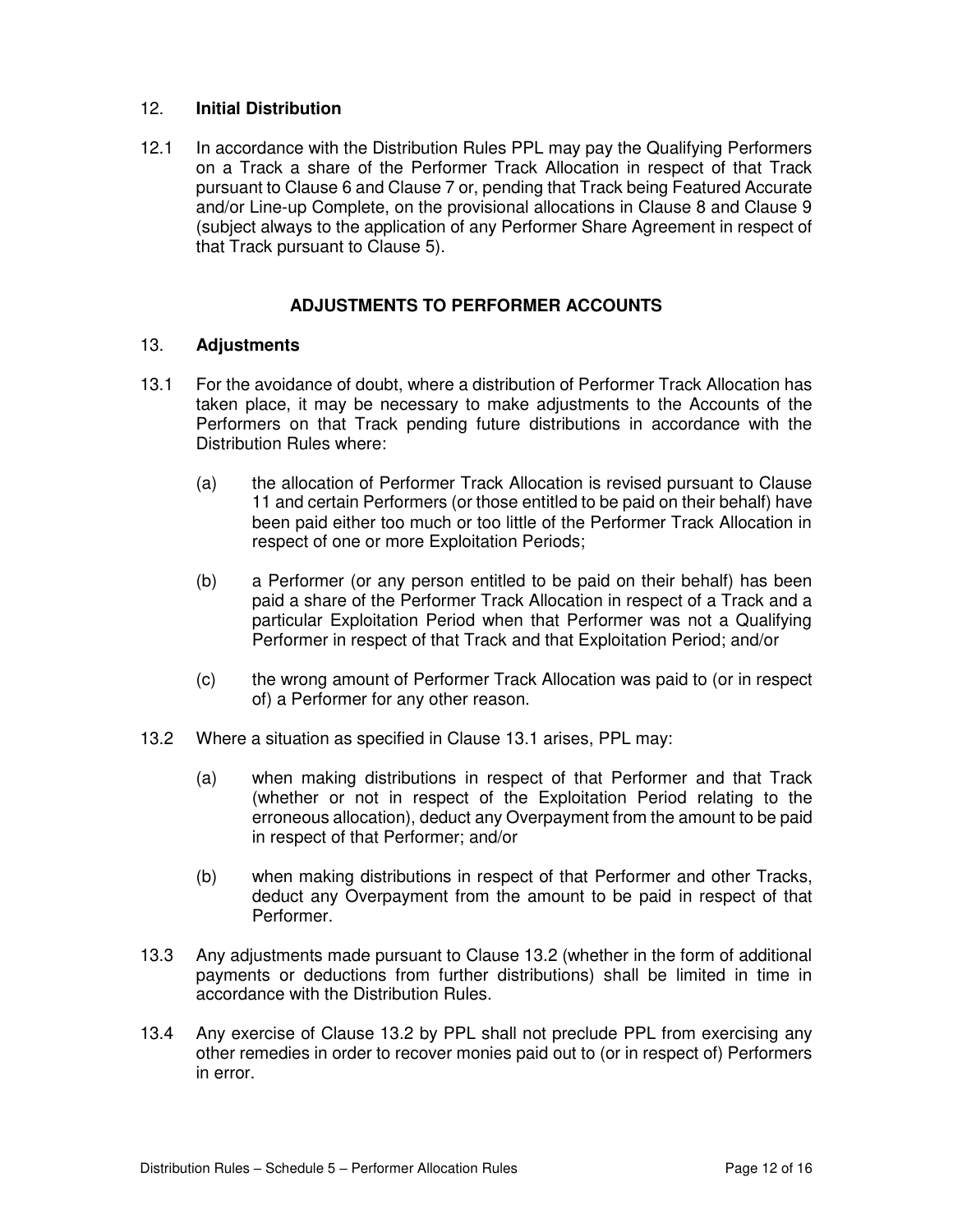- 13.5 For the avoidance of doubt, an adjustment to the allocation of Performer Track Allocation in respect of one Exploitation Period does not mean that all relevant Performers should receive the same allocations in respect of any future Exploitation Period.
- 13.6 PPL shall be under no obligation to notify all or any of the Performers on a Track of any amendments, adjustments and/or recalculations under this Clause 13.

### **GENERAL**

#### 14. **General**

- 14.1 In the event of a conflict between this Schedule and the Distribution Rules, the Distribution Rules shall prevail.
- 14.2 This Schedule may be amended from time to time with approval of the Performer Board, such amendment to be effective from the date of approval by the Performer Board (or any other date specified by the Performer Board).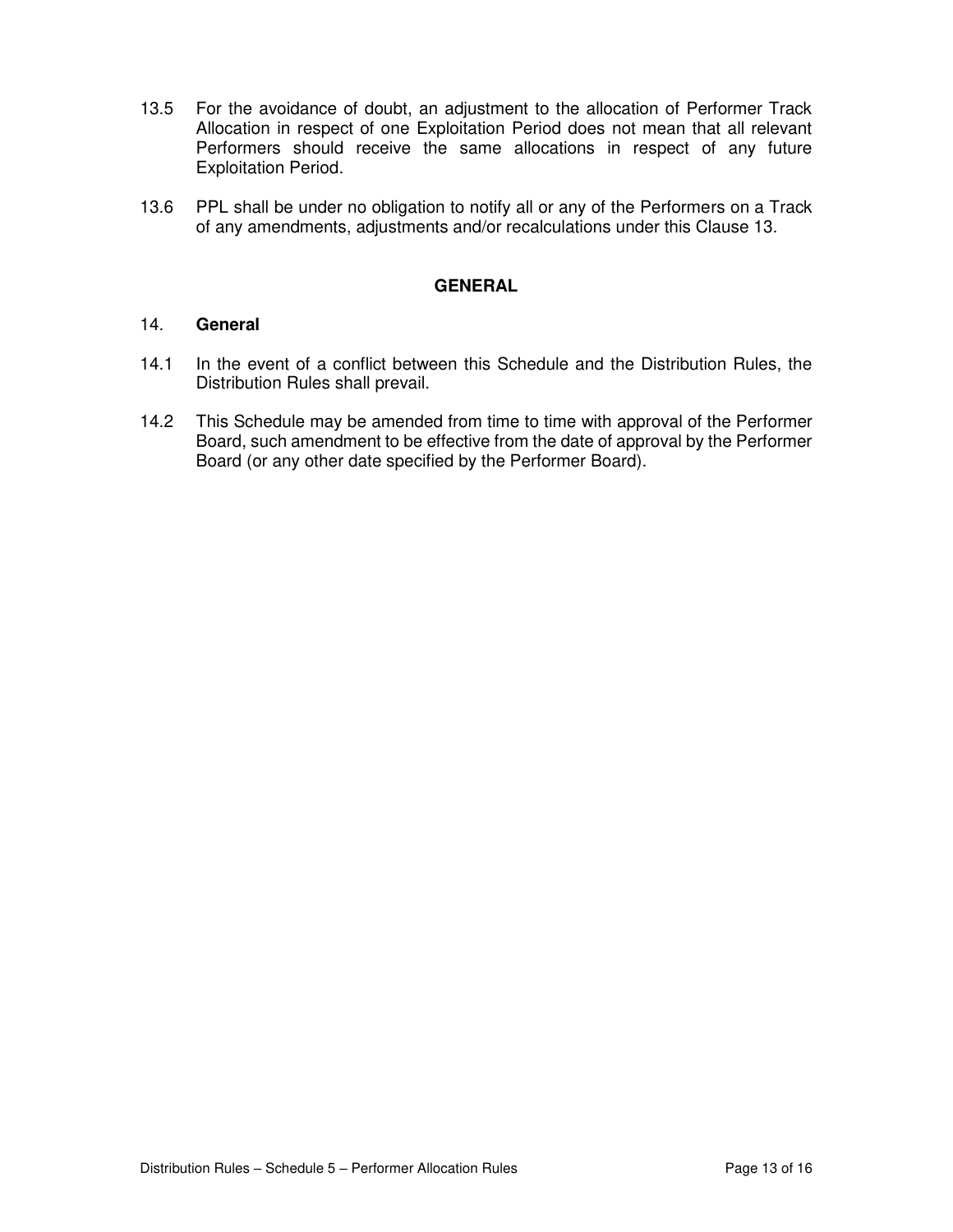#### **Annex 1**

## **1. Introduction**

- 1.1 This Annex accompanies the Performer Allocation Rules in Schedule 5 to the Distribution Rules. References to Clauses are to clauses in that Schedule.
- 1.2 For the avoidance of doubt, the percentage figures in Paragraphs 2 and 3 of this Annex do not apply to the extent that the allocation of the Performer Track Allocation is governed by Clause 5.
- 1.3 For the avoidance of doubt, although a Performer may be allocated a share of the Performer Track Allocation under the Schedule, that share will only be paid to that Performer (or any person entitled to receive payment on their behalf) if he or she is a Qualifying Performer in respect of the relevant Exploitation Period.
- 1.4 For the purposes of this Annex the following abbreviations shall be used:

| <b>Contracted Featured Performer</b> |
|--------------------------------------|
| <b>Featured Performer Share</b>      |
| Non-Featured Performer               |
| <b>Other Featured Performer</b>      |
| <b>Performer Track Allocation</b>    |
|                                      |

### **2. Allocation of Performer Track Allocation: general cases**

- 2.1 Where Clause 6.1(a) applies then prior to the distribution of any Secondary Allocation, Paragraphs 2.2, 2.3, 2.4 and 2.5 shall apply.
- 2.2 65% (sixty five per cent) of the Performer Track Allocation shall be allocated to the Featured Performer Share) and thirty-five per cent (35%) shall be allocated provisionally to the Non-Featured Performer Share.

*Note that in the following paragraphs the percentage figures relate to the percentage of Performer Track Allocation, not the percentage of the Featured Performer Share or the Non-Featured Performer Share.* 

2.3 As stated in Clause 7.1(a) and Clause 7.1(b) the Featured Performer Share will be divided between Featured Performers so that Contracted Featured Performers receive a share double that of Other Featured Performers.

*By way of illustration only, examples of the application of Paragraph 2.3 are set out in the table below (please note that the percentage figures in the third and fourth columns are proportions of the Performer Track Allocation, not proportions of the Featured Performer Share):* 

| <b>Number of Cs</b> | Number of Os | % of PTA to % of PTA to<br>each C | each O |
|---------------------|--------------|-----------------------------------|--------|
| -5                  |              | 13                                |        |
| 0                   | ა            |                                   | 13     |
| - 2                 |              | 26                                | 13     |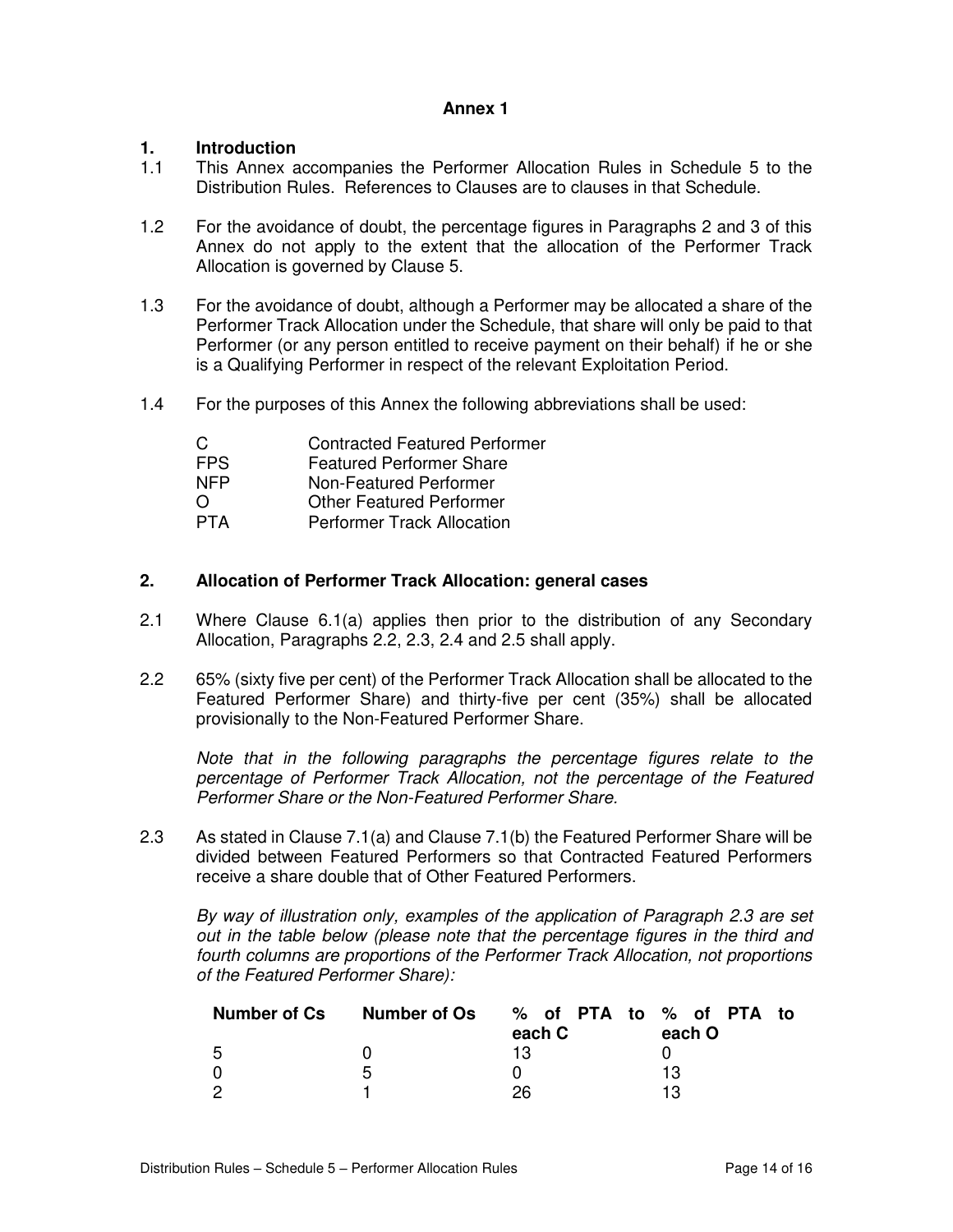*Note that the number of Cs and Os may be calculated by reference to Clause 8 and Paragraph 4 (Genre Default)* 

- 2.4 The Non-Featured Performer Share shall be allocated between each Non-Featured Performer as follows:
	- (1) 7% of the Performer Track Allocation shall be allocated to each Non-Featured Performer where there are between 1 and 5 Non-Featured Performers.
	- (2) Where there are 6 or more Non-Featured Performers, the Non-Featured Performer Share shall be split equally between each Non-Featured Performer.

 *Note that the number of NFPs may be calculated by reference to Clause 9 and Paragraph 4 (Genre Default).* 

2.5 Where there are more than 89 Non-Featured Performers on a Track then each Non-Featured Performer shall each be allocated a share of the Non-Featured Performer Share as the Performer Board determines to be reasonable in all the circumstances.

#### **3. Allocation of Performer Track Allocation: special cases**

- 3.1 Where Clause 6.1(b) applies (that is, there is a single Featured Performer on a Track and such Performer contributes as a conductor together with an ensemble of not less than 41 performers), then prior to the application of any Secondary Allocation, Paragraphs 3.2, 3.3 and 3.4 shall apply.
- 3.2 The Featured Performer Share shall be 32.5% (thirty-two-and-a-half per cent) and the Non-Featured Performer Share shall be the remaining 67.5% (sixty-sevenand-a-half percent).
- 3.3 The Non-Featured Performer Share shall be allocated so that 0.75% of the Performer Track Allocation shall be allocated to each Non-Featured Performer where there are between 41 and 90 Non-Featured Performers.

*By way of illustration only, examples of the application of Paragraphs 3.2 and 3.3 are set out in the table below:* 

| No. of NFPs | % PTA to FPS | %PTA to NFPS %PTA to each | <b>NFP</b> |  |
|-------------|--------------|---------------------------|------------|--|
| 41-90       | 32.5         | 67.5                      | 0.75       |  |

*Note that the number of NFPs may be calculated by reference to Clauses 7 and 9 and Paragraph 4 (Genre Default).*

3.4 Where there are more than 90 Non-Featured Performers on a Track then each Non-Featured Performer shall each be allocated a share of the Non-Featured Performer Share as the Performer Board determines to be reasonable in all the circumstances.